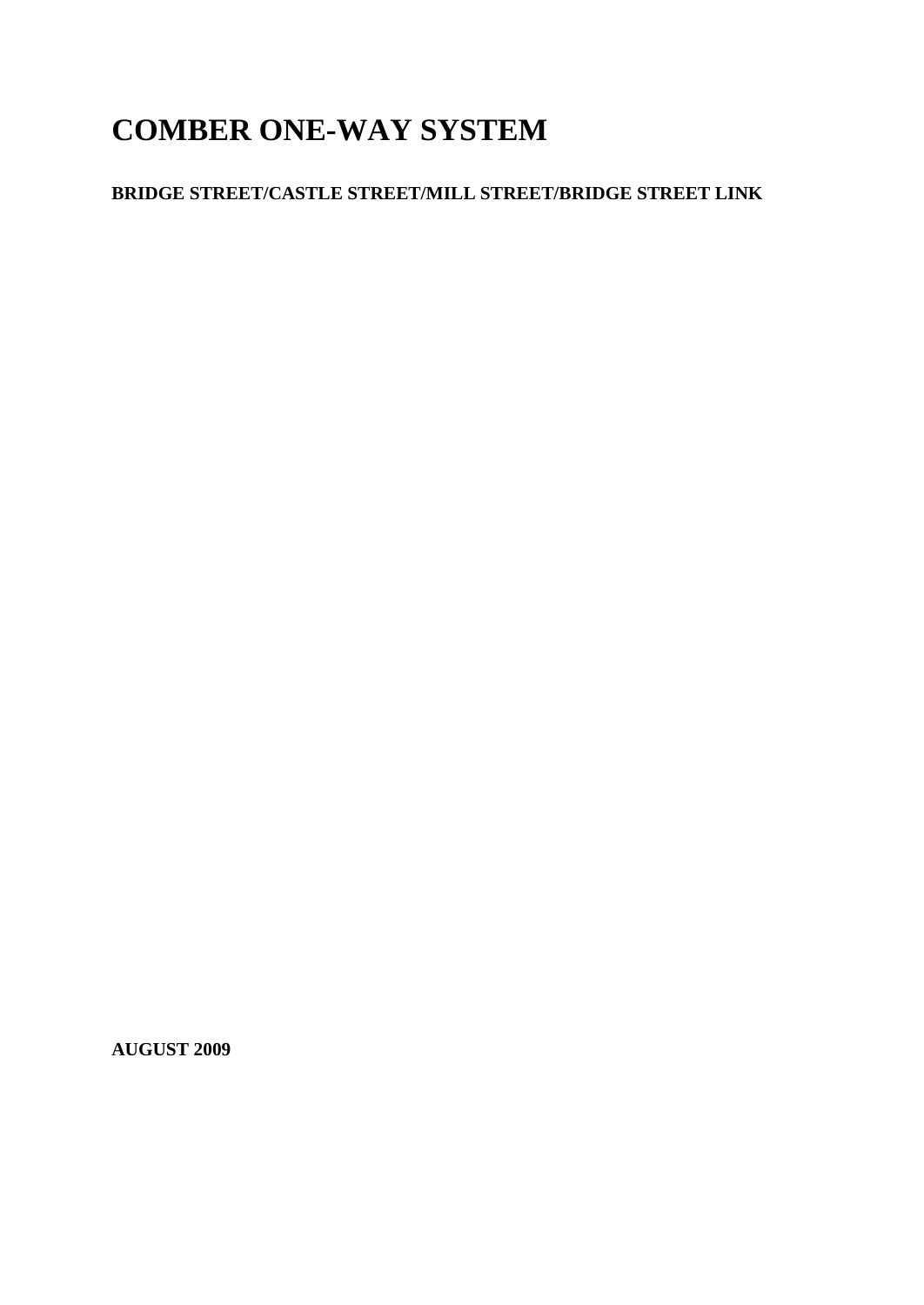## **1.0 Introduction**

DaTA Section was commissioned by Southern Division to produce a feasibility report into a one-way traffic system on Castle Street, Comber with a possible extension to Mill Street.

Castle Street is a particularly narrow stretch of road and is frequently used by heavy vehicles. The street is frequently congested as delivery vehicles have to park in the street, blocking traffic and creating a hazard to pedestrians. This restricted road width has been linked to two road traffic accidents involving pedestrians. As a result of the accidents it is intended to raise the level of the kerb in Mill Street to prevent vehicles mounting the footway. With any of the proposals considered traffic will be diverted onto Bridge Street Link which currently services the car parks to the rear of Castle Street and Bridge Street and Comber Leisure Centre. This link will need to be realigned as the increased flow of traffic will cause an increased hazard to pedestrians and other road users.

A previous study of a one way system in Comber considered a number of proposals including closing Castle Street to traffic. This proposal was not considered to be feasible and has not been included as part of this study

# **2.0 Traffic Surveys**

Turning Movement surveys were conducted during the AM peak hour on the 10<sup>th</sup> March 2005 as part of an earlier study of this area. Four surveys were conducted in total focusing on the following junctions:

- Killinchy Street and The Square
- Bridge Street and The Square
- Bridge Street and Bridge Street Link
- Castle Street and Car Parks

The figures from these surveys were factored to take into account growth between the time of the survey and the present. The percentage increase was calculated using the figures supplied by the National Traffic Forecasts (See COBA Manual, Volume 13, Section 1, Part 4). The forecast traffic figures for the existing layout are listed in Appendix 1.

## **3.0 Bridge Street Link**

- Primary access to Leisure Centre and Car Parks.
- Used as a rat-run to avoid traffic signals at The Square.
- Currently not suitable for the volume of traffic requiring diversion.

Bridge Street Link is primarily a car park service road which is also used as a rat-run to avoid the traffic lights at the end of Castle Street. It has a number of tight turns and there are several entrances into each car park and very few road markings. Because of the high incidence of people parking directly on the road, rather than in the car parks, and the high numbers of pedestrians in the area, Bridge Street Link would require significant realignment and widening of the carriageway to ensure safety and sight lines are sufficient.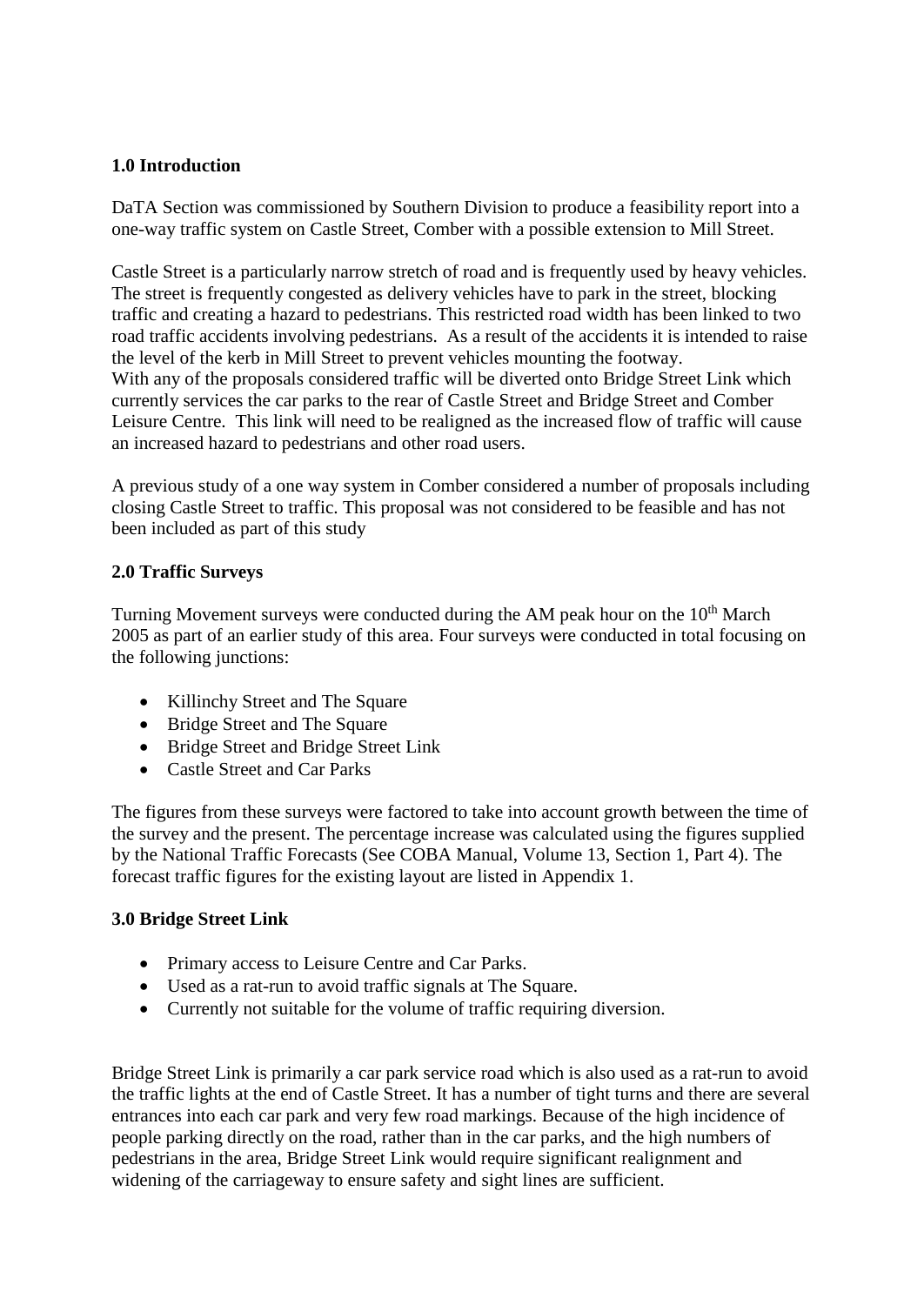The entrances to the car parks should be reduced to one entrance/exit per area. Some of the existing accesses do not provide adequate sightlines to ensure safety with the proposed increased volume of traffic. The most work would be required at the priority junction behind Supervalu. Traffic coming from Castle Street has to give way at the junction at the bottom of the hill with Bridge Street Link. Priority should be given to the through traffic to allow a free flowing situation. This corner will also need to be smoothed out as it currently has a very tight turning radius and is not suitable for the proposed increased frequency of heavy vehicles.

## **4.0 One-way System Proposals**

Three possible one-way systems were considered:

- Option 4.1 Castle Street one-way from Mill Street towards The Square
- Option 4.2 Castle Street one-way from The Square towards Mill Street
- Option 4.3 Extension of Option 4.2 to include Mill Street

The impact of each of these proposals on the affected links and junctions was assessed:

## **4.1 Castle Street One-way from Mill Street (Figure 4)**

#### **4.1.1 Description**

- One-way traffic on Castle Street, from Bridge Street Link towards The Square
- Bridge Street Link remains two-way
- Mill Street remains two-way
- Junction of Bridge Street and Bridge Street Link signalised
- Car park entrances reduced in number

This proposal entails making Castle St one-way from Bridge Street Link to The Square. Traffic from Mill Street to The Square will pass along Castle Street as at present, traffic from The Square to Mill Street will go via Bridge Street Link. Bridge Street Link will remain two way and traffic from it to Castle Street can turn in either direction. Traffic from Mill Street can either turn left along Bridge Street Link or continue straight along the one-way section to the Square.

Projected traffic figures are included in Appendix 2.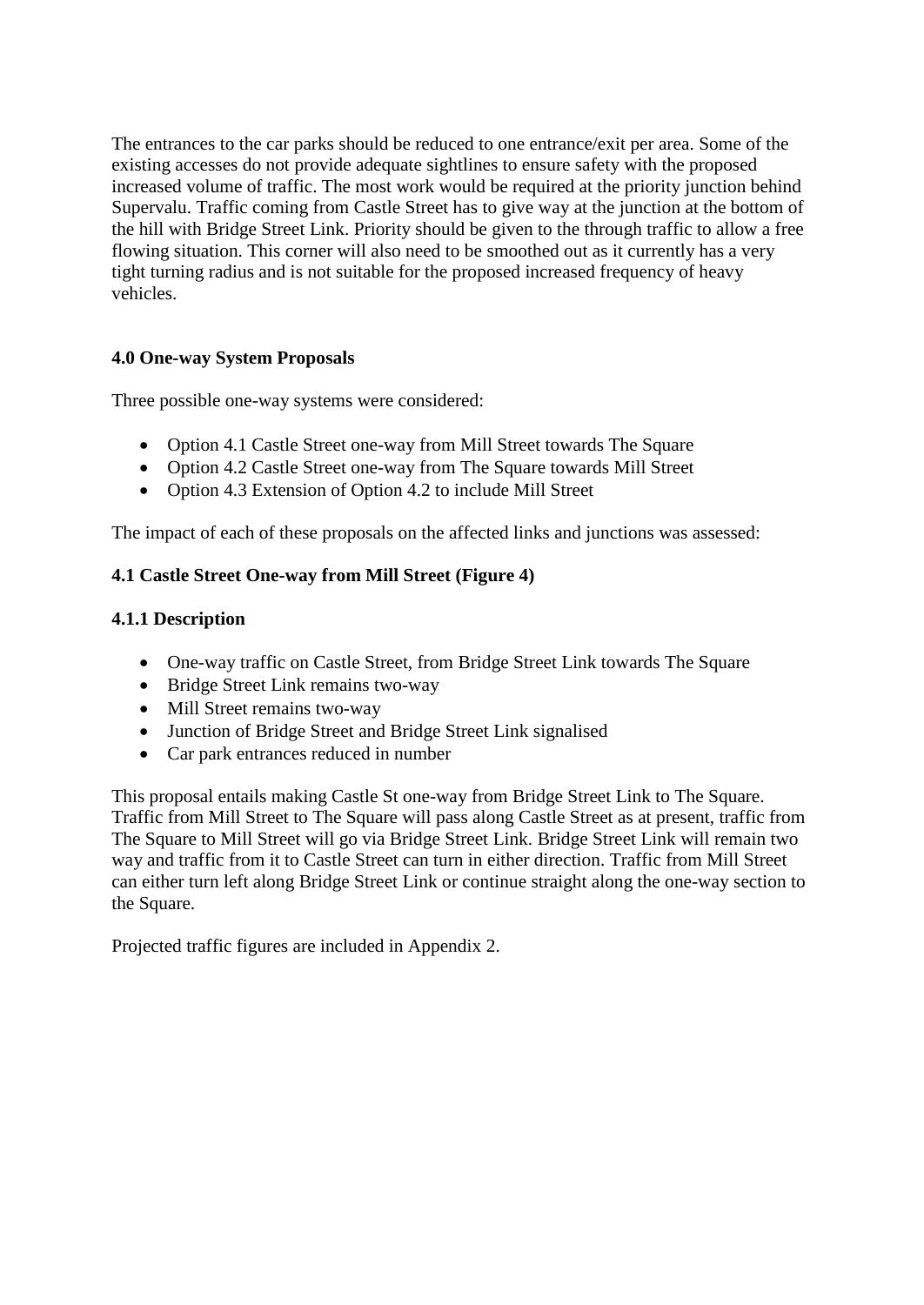# **4.1.2 Impact on Junctions**

| Castle St / Bridge St Link                                               | This proposal will result in a high proportion of people turning<br>right from Bridge Street Link onto Mill Street. A Picady<br>model shows that this junction will operate close to capacity                                                                           |
|--------------------------------------------------------------------------|-------------------------------------------------------------------------------------------------------------------------------------------------------------------------------------------------------------------------------------------------------------------------|
| Bridge St / Bridge St Link                                               | The junction of Bridge Street and Bridge Street Link would<br>need to be signalised to cater for the increased right turners<br>into Bridge Street Link. The signals will include a pedestrian<br>phase and so the pelican crossing on Bridge Street can be<br>removed. |
| Castle Street/High Street/<br>Killinchy Street / Bridge<br><b>Street</b> | The Junction of Bridge Street/ High Street/ Killinchy Street<br>and Castle Street would not show a significant improvement<br>as the one way system will remove only one conflicting<br>turning movement from this junction.                                            |

# **4.1.3 Impact on Links**

| Castle St                                                | One-way traffic in a single lane will allow the footways to be<br>widened and so solve the existing problem on Castle Street.                                                                                                                                           |
|----------------------------------------------------------|-------------------------------------------------------------------------------------------------------------------------------------------------------------------------------------------------------------------------------------------------------------------------|
| Bridge Street Link                                       | The junction of Bridge Street and Bridge Street Link would<br>need to be signalised to cater for the increased right turners<br>into Bridge Street Link. The signals will include a pedestrian<br>phase and so the pelican crossing on Bridge Street can be<br>removed. |
| Impact on Castle Street/<br>High Street/Killinchy Street | The Junction of Bridge Street/ High Street/ Killinchy Street<br>and Castle Street would not show a significant improvement                                                                                                                                              |
| / Bridge Street Junction                                 | as the one way system will remove only one conflicting<br>turning movement from this junction.                                                                                                                                                                          |

# **4.2 Castle Street One-way from The Square (Figure 5)**

- Castle Street one-way from The Square to Bridge Street Link
- Traffic from Mill Street routed down to Bridge Street Link with priority
- Traffic turning right from Castle Street gives way to Mill Street traffic
- Traffic from Castle Street can continue down Mill Street
- Bridge Street Link one-way from Castle Street to car park entrances
- Bridge Street Link two-way up to car park entrances
- Signalise junction of Bridge Street and Bridge Street Link
- Right turn from Bridge Street into Bridge Street Link banned

This proposal entails making Castle Street one-way from The Square to Bridge Street and channelling all traffic from Mill Street along Bridge Street Link. Bridge Street Link will be made one way from Castle Street to a point near the car park entrances. Traffic will be twoway from Bridge Street to allow entry and exit from the car parks. Traffic from Bridge Street can only go to the car parks, there is no way to gain direct access to Castle Street or Mill Street from the car parks.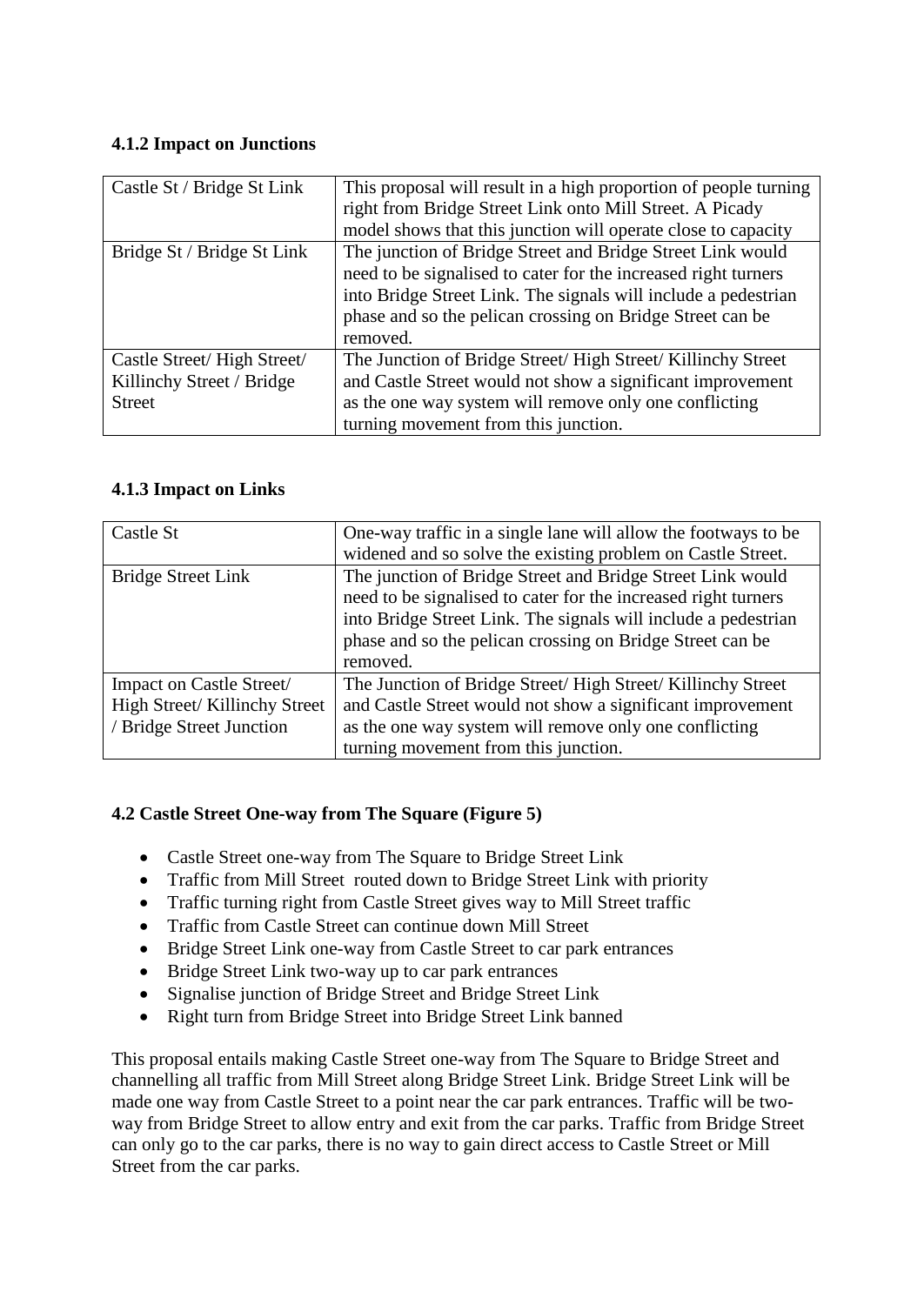Projected traffic figures are in Appendix 3.

| Impact on Castle St / Bridge<br><b>St Link Junction</b> | The junction of Castle Street/ Mill Street will allow traffic<br>from Mill Street to flow freely into Bridge Street Link with<br>priority over right turning traffic from Castle Street.                                                                                                                                                                                                                                                                         |
|---------------------------------------------------------|------------------------------------------------------------------------------------------------------------------------------------------------------------------------------------------------------------------------------------------------------------------------------------------------------------------------------------------------------------------------------------------------------------------------------------------------------------------|
| Impact on Bridge St /                                   | The junction of Bridge Street/ Bright Street Link will need to                                                                                                                                                                                                                                                                                                                                                                                                   |
| <b>Bridge St Link Junction</b>                          | be signalised to allow the increased volume of traffic joining<br>Bridge Street from Bridge Street Link to exit safely. This set<br>of signals would include a pedestrian phase and so would<br>replace the existing pelican crossing. Right turns from Bridge<br>Street into Bridge Street Link will be banned, so traffic<br>wanting to access the car parks will need to travel via Castle<br>Street. This would not significantly increase the journey time. |
| Impact on Castle Street/                                | The junction of High Street/ Killinchy Street/ Castle Street                                                                                                                                                                                                                                                                                                                                                                                                     |
| High Street/ Killinchy Street                           | and Bridge Street will be more efficient as one entry arm has                                                                                                                                                                                                                                                                                                                                                                                                    |
| / Bridge Street Junction                                | been removed                                                                                                                                                                                                                                                                                                                                                                                                                                                     |

# **4.3 Mill Street Extension of One-way System**

This has been considered in conjunction with proposal 4.2 above with Mill Street one–way out of town. This would benefit the town in a number of ways:

- Free flow of traffic along Mill Street from The Square to the west of the town,
- Greatly improved pedestrian safety along Mill Street/ Castle Street,
- Decreased noise and pollution levels along residential section of Mill Street,
- Increased number of vehicles using the bypass.

This extension along Mill Street will allow residents to park on-street and should allow delivery vehicles to unload without causing a serious blockage to through traffic. Traffic which previously approached the town centre along Mill Street will have a choice of alternative routes

- 1. Railway Street Ballygowan Road High St. This will add approximately 0.75km to the journey and will take traffic along Railway Street which is traffic calmed. There are also implications for increased traffic movements at the Ballygowan Road / Railway St junction.
- 2. Comber Bypass Killinchy Street This will add approximately 1.3km to the journey but may be more attractive to drivers as the route is higher speed and free flowing.
- 3. High Street is currently a very well used route into Comber and is frequently used by LGVs and HGVs. The gradient of the hill approaching the town centre is quite steep and increasing the volume of traffic along this route may have safety implications if people start to take chances at the traffic lights.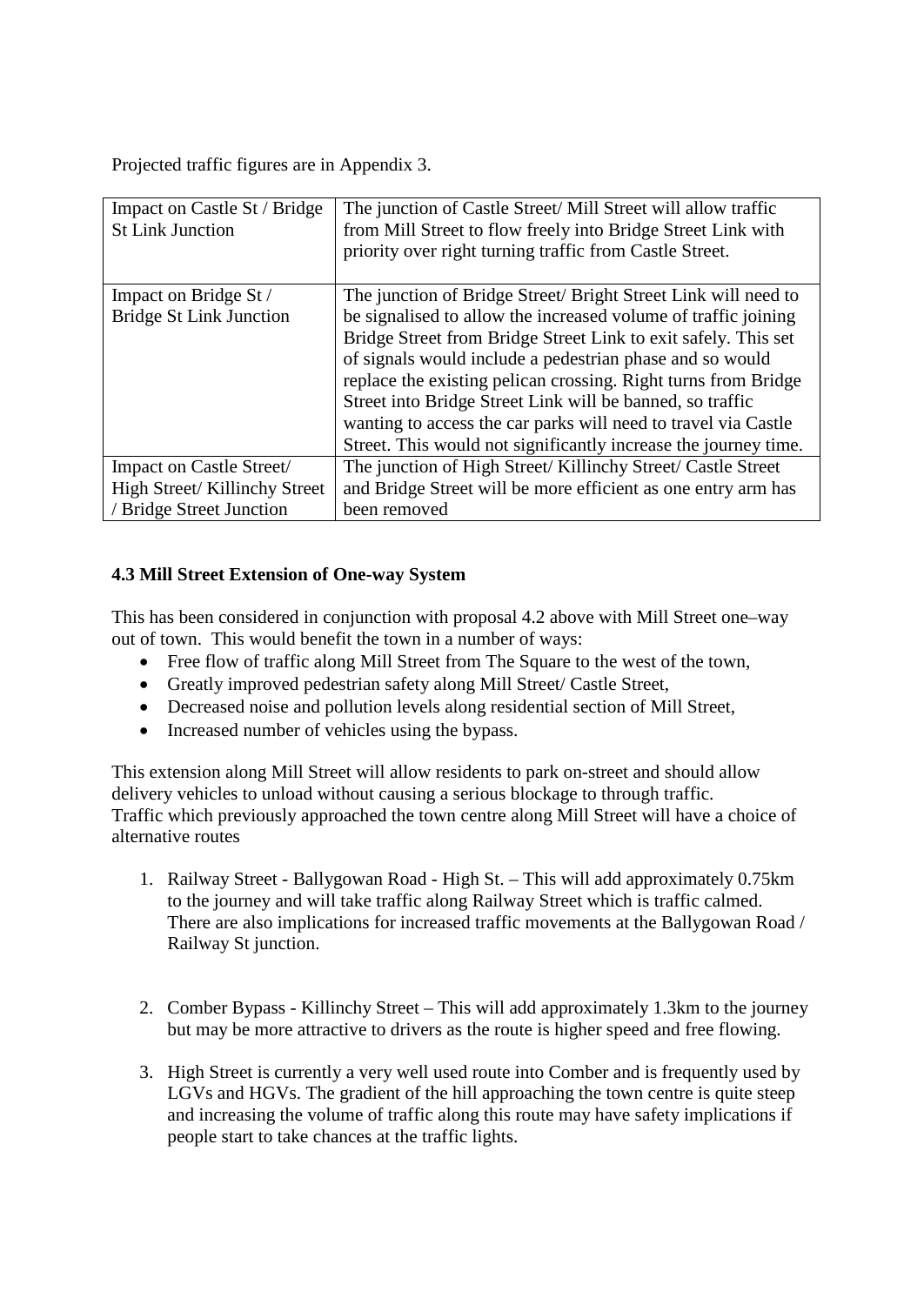| Impact on Castle St / Bridge   | Increased volume due to loss of straight on movement from     |
|--------------------------------|---------------------------------------------------------------|
| <b>St Link Junction</b>        | Mill Street.                                                  |
| Impact on Bridge St /          | Increased volume, particularly right turning movement, due to |
| <b>Bridge St Link Junction</b> | loss of exit from Castle Street.                              |
| Impact on Castle Street/       | The junction of High Street/ Killinchy Street/ Castle Street  |
| High Street/ Killinchy Street  | and Bridge Street will be more efficient as one entry arm has |
| / Bridge Street Junction       | been removed. Additional traffic on High Street and Killinchy |
|                                | Street approaches will require adjustments to the timings on  |
|                                | the signals                                                   |

An outdated traffic survey of the Mill Street/ Glen Road junctions suggests that 300 to 350 vehicles would make the movement straight through the roundabout during the AM peak hour. The vehicles from the town centre along Mill Street have been accounted for in the previous models, but the 350 vehicles from the Glen Road direction will have to divert onto the bypass or High Street.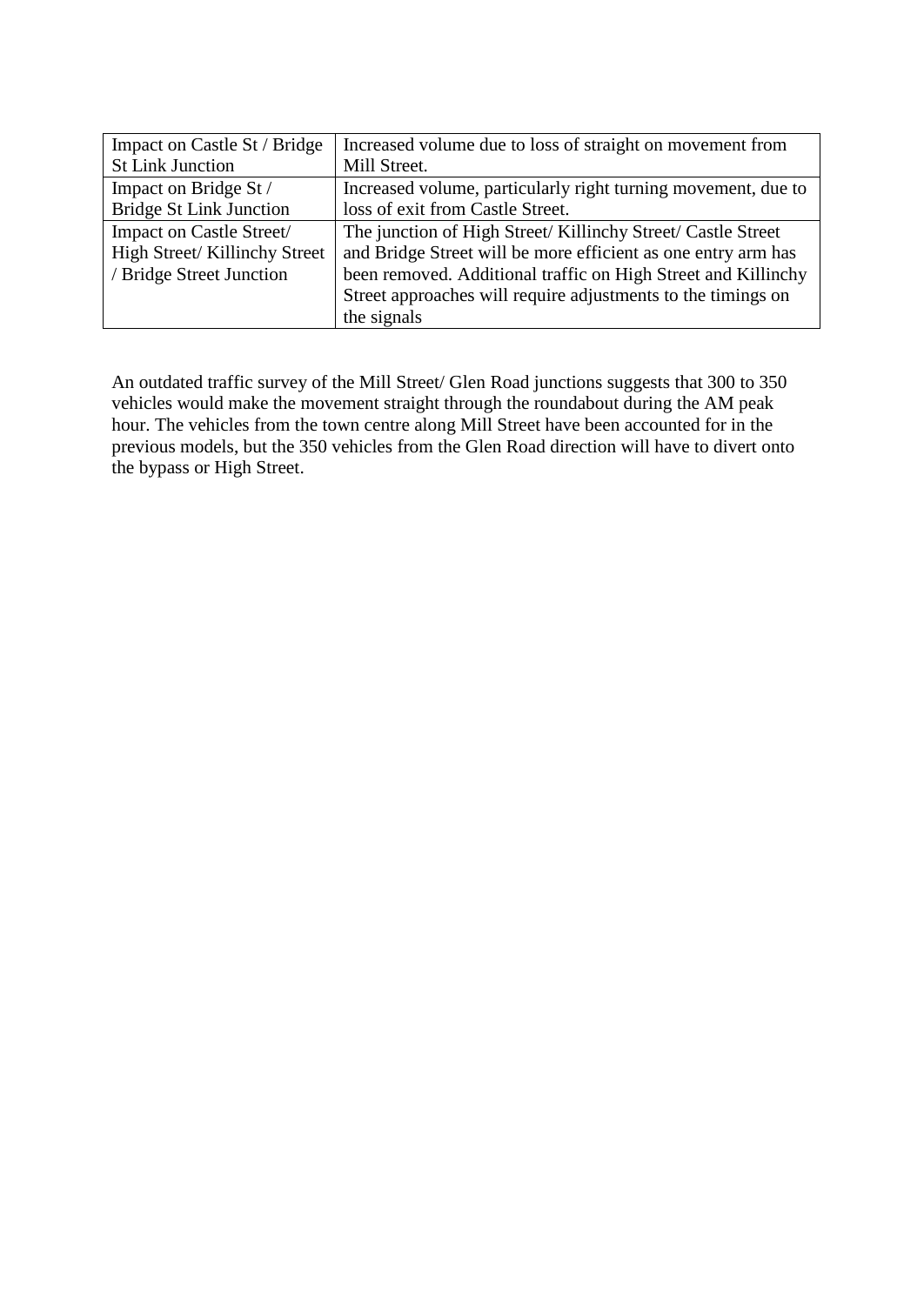#### **Conclusions**

The following table shows the performance of the model for each of the affected junctions. A lower RFC (Ratio of Flow to Capacity) and a higher PRC (Practical Reserve Capacity) is desirable. The full reports generated by the modelling programmes for Proposal 4.1 are in Appendix 4-6, and those for Proposal 4.2 are in Appendix 7-9.

| <b>Junction</b>                                       | Proposal 4.1           | Proposal 4.2           |
|-------------------------------------------------------|------------------------|------------------------|
| Castle/Mill/Bridge St Link                            | $0.84$ (Peak RFC)      | $0.289$ (Peak RFC)     |
| Bridge/ Bridge St Link                                | 28.7 (PRC, 120s cycle) | 39.7 (PRC, 120s cycle) |
| Castle/High/Killinchy/Bridge   18.7 (PRC, 150s cycle) |                        | 29.6 (PRC, 120s cycle) |

The results of the models suggest that Proposal 4.2 is the more efficient system. It results in shorter queues and by removing a conflicting movement at the High Street/ Bridge Street Junction allows more traffic to flow during a cycle.

Both proposals will require some alteration of corner geometries on Bridge Street Link to smooth out corners and improve visibility. This will also require some trees and vegetation to be removed. Both proposals will also require the installation of traffic signals at the junction of Bridge Street and Bridge Street Link. Proposal 4.2 may cause more disruption during the initial change-over period as the construction of a traffic island at the junction of Bridge Street Link and Castle Street is likely to require all traffic to be temporarily diverted away from this route (If the one-way system is extended along Mill Street, this traffic island will not be necessary).

If required, the best route for the continuation of the one way system should run westwards from Castle Street to the Belfast Road mini-roundabout. This will allow vehicles to enter the town via either High Street or use the bypass to enter from Killinchy Street. It would work in tandem with the proposed circulatory system with Bridge Street Link, improve traffic flow along Mill Street, increase pedestrian safety and reduce noise levels and pollution for the local residents.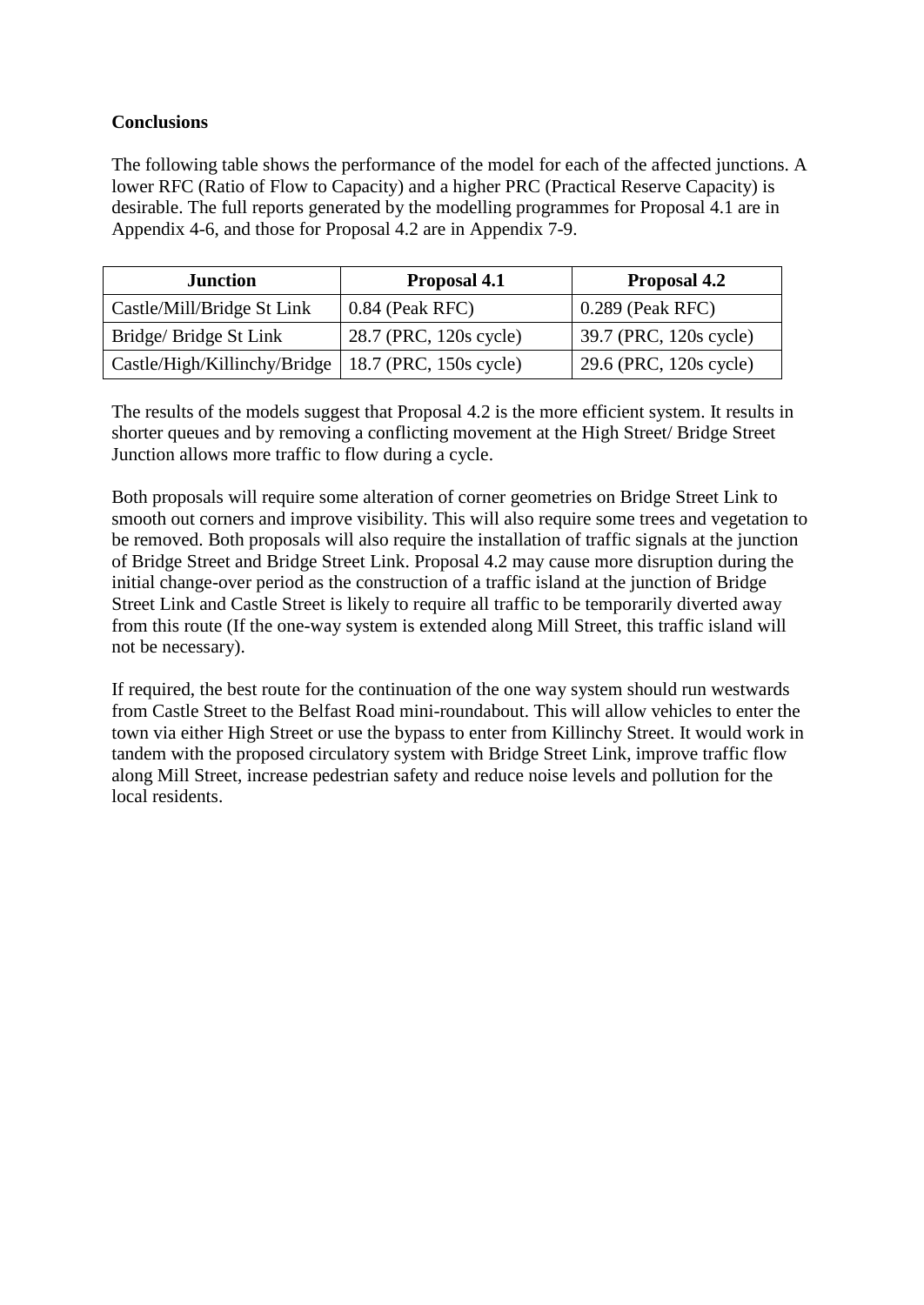

Figure 1. Turning Movement diagram for the Bridge Street/ Bridge Street Link Junction

| <b>Movement</b> |     |     |     |     |     |     |
|-----------------|-----|-----|-----|-----|-----|-----|
| 2009 Figures    |     |     |     | 561 | 559 |     |
| Proposal 4.1    |     |     | .73 | 561 | 559 | 180 |
| Proposal 4.2    | 180 | 185 |     | 561 | 670 |     |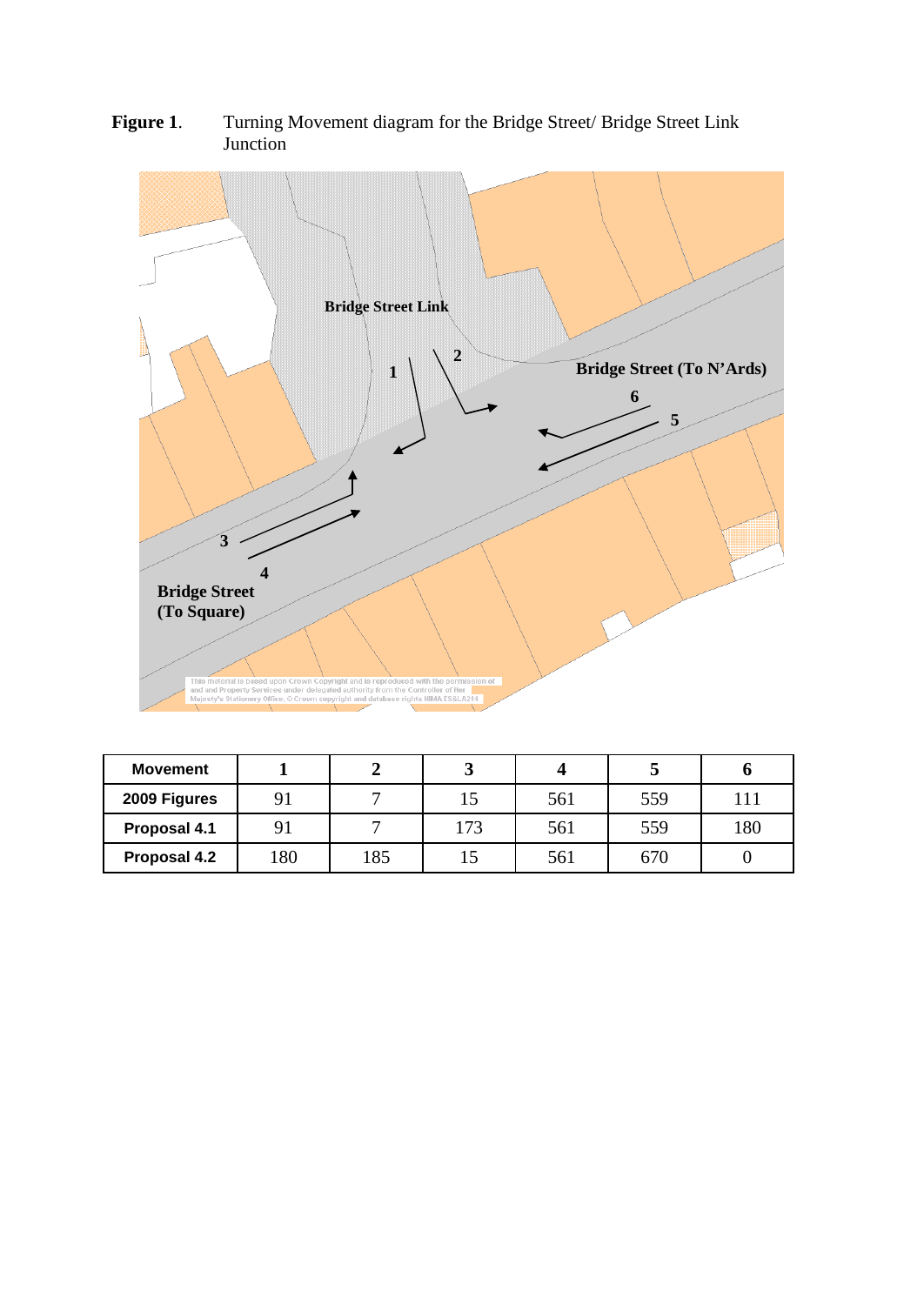

**Figure 2**. Turning Movement diagram of Castle Street/ Bridge Street/ High Street/ Killinchy Street Junction

| <b>Movement</b> |    | 2  | 3  |    | 5   |    |     | 8  | 9   | 10 | 44  | 12  |
|-----------------|----|----|----|----|-----|----|-----|----|-----|----|-----|-----|
| 2009 Figures    | 89 | 64 | 30 | 34 | 344 | 46 | 126 | 55 | 85  | 11 | 362 | 69  |
| Proposal 4.1    | 89 | 64 | 30 | 0  | 378 | 46 | 126 |    | 140 |    | 362 |     |
| Proposal 4.2    |    | 0  |    | 34 | 344 | 46 | 126 | 55 | 85  |    | 362 | 264 |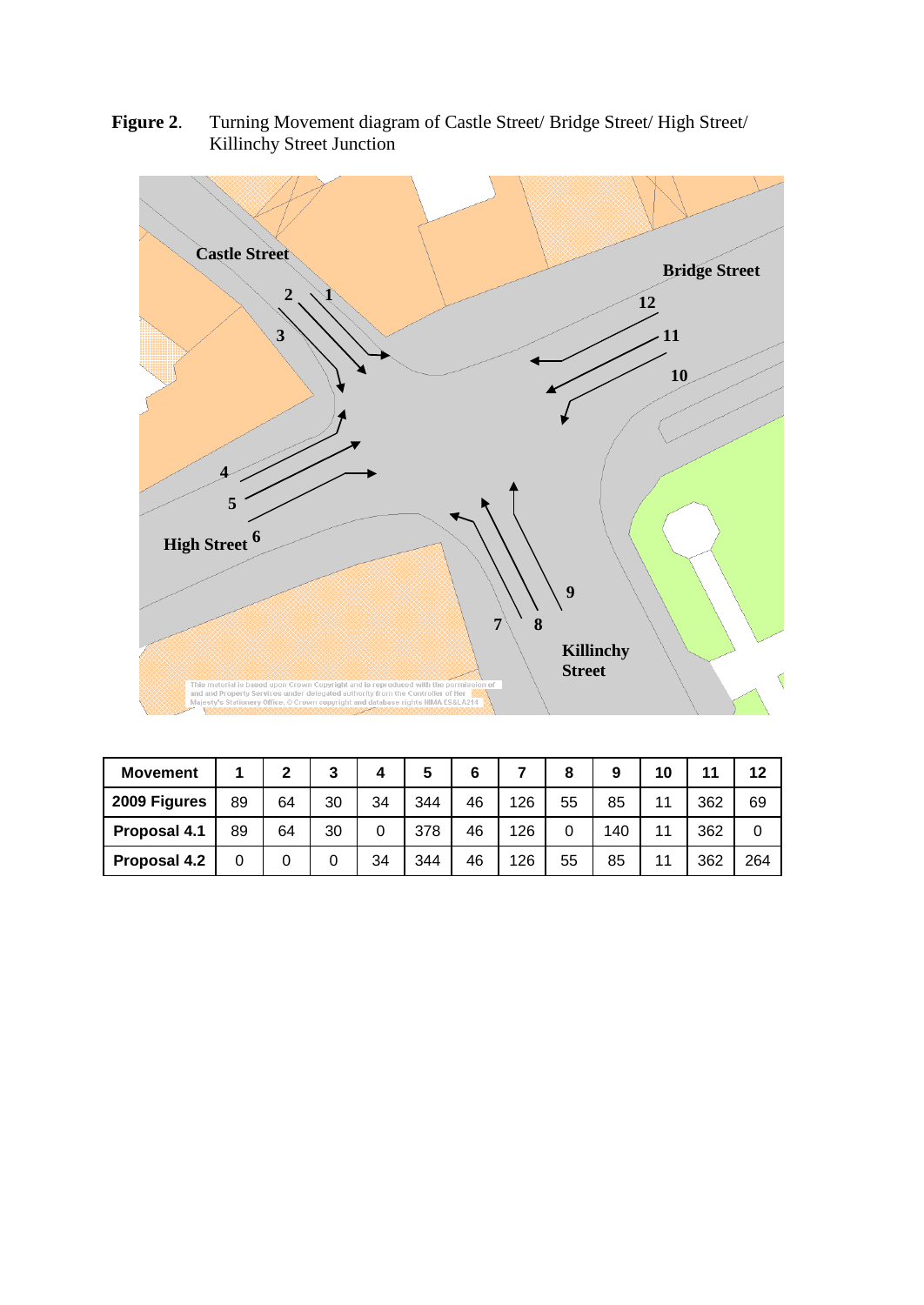![](_page_9_Figure_0.jpeg)

**Figure 3**. Turning Movement diagram for the Mill Street/ Castle Street/ Bridge Street Link Junction

| <b>Movement</b> |     |     |     |     |    |
|-----------------|-----|-----|-----|-----|----|
| 2009 Figures    | 84  | 122 | 202 | 133 |    |
| Proposal 4.1    | 242 | 122 | 202 |     |    |
| Proposal 4.2    |     | 324 |     | 353 | 27 |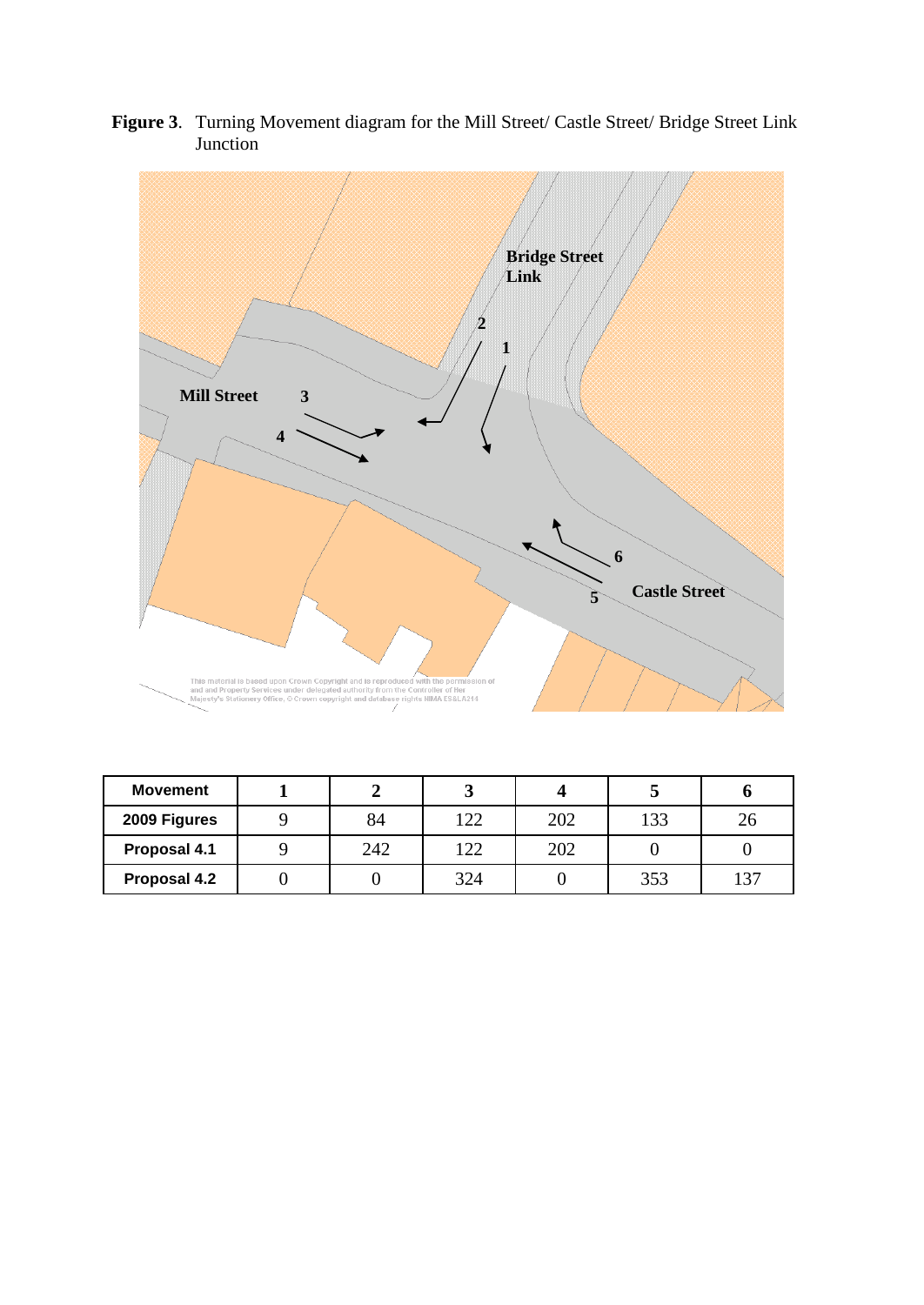![](_page_10_Figure_0.jpeg)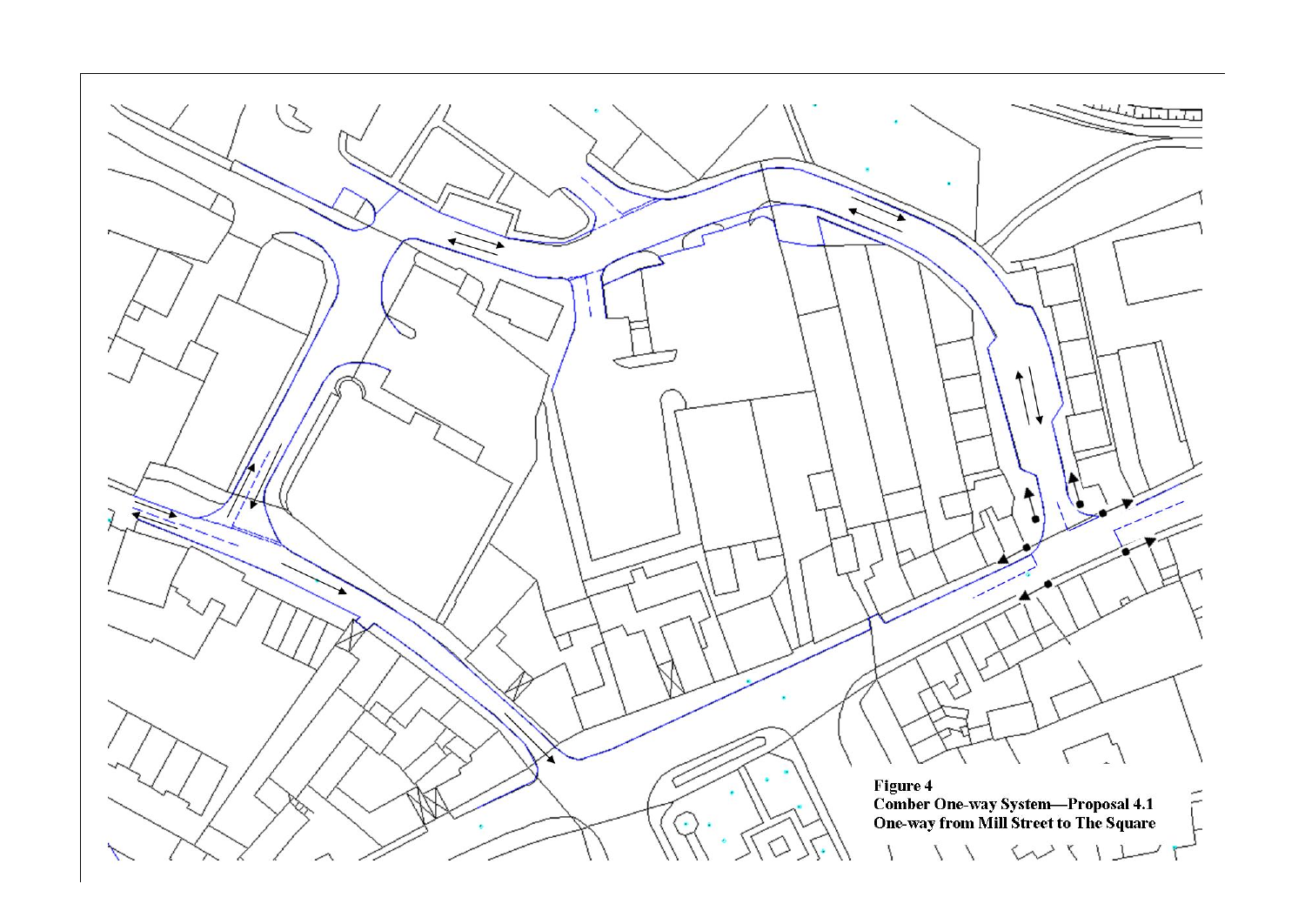![](_page_11_Figure_0.jpeg)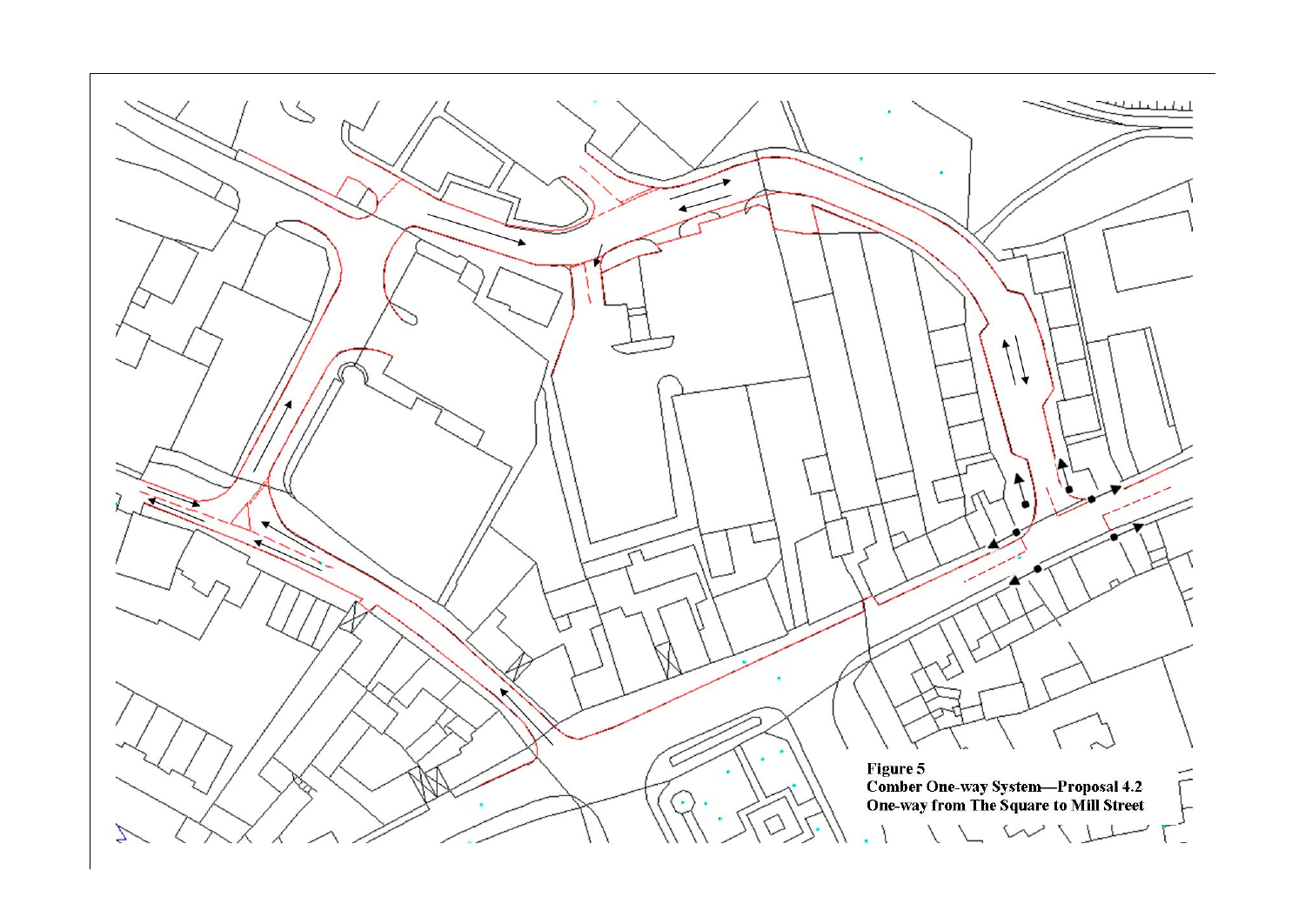# **Appendix 1 – Forecast Traffic Figures (Existing Layout)**

|             | <b>From</b>  | <b>Bridge</b><br><b>Street Link</b> | <b>Bridge</b><br><b>Street</b>      | <b>Bridge</b><br><b>Street</b> | Town<br><b>Centre</b>          | Town<br><b>Centre</b>               | <b>Bridge</b><br><b>Street Link</b> |
|-------------|--------------|-------------------------------------|-------------------------------------|--------------------------------|--------------------------------|-------------------------------------|-------------------------------------|
| <b>Time</b> | To           | <b>Bridge</b><br><b>Street</b>      | <b>Bridge</b><br><b>Street Link</b> | Town<br><b>Centre</b>          | <b>Bridge</b><br><b>Street</b> | <b>Bridge</b><br><b>Street Link</b> | <b>Town</b><br><b>Centre</b>        |
| 08:00       | 08:15        | 14                                  | 19                                  | 142                            | 137                            | $\mathbf 0$                         | 0                                   |
| 08:15       | 08:30        | 18                                  | 25                                  | 124                            | 124                            | 3                                   | 4                                   |
| 08:30       | 08:45        | 28                                  | 23                                  | 162                            | 161                            | 4                                   | 4                                   |
| 08:45       | 09:00        | 31                                  | 44                                  | 131                            | 139                            | 8                                   | 2                                   |
|             | <b>Total</b> | 91                                  | 111                                 | 559                            | 561                            | 15                                  | 7                                   |

Table 1. Bridge Street/ Bridge Street Link Junction

Table 2. Castle Street/ Bridge Street/ High Street/ Killinchy Street Junction

| Part 1      | <b>From</b> | Castle<br><b>Street</b>        | Castle<br><b>Street</b>    | Castle<br><b>Street</b> | <b>High Street</b>      | <b>High Street</b>             | <b>High Street</b>         |
|-------------|-------------|--------------------------------|----------------------------|-------------------------|-------------------------|--------------------------------|----------------------------|
| <b>Time</b> | To          | <b>Bridge</b><br><b>Street</b> | Killinchy<br><b>Street</b> | <b>High Street</b>      | Castle<br><b>Street</b> | <b>Bridge</b><br><b>Street</b> | Killinchy<br><b>Street</b> |
| 08:00       | 08:15       | 15                             | 22                         | 3                       | 4                       | 101                            | 13                         |
| 08:15       | 08:30       | 21                             | 11                         | 3                       | $\overline{2}$          | 81                             | 8                          |
| 08:30       | 08:45       | 35                             | 17                         | 11                      | 12                      | 78                             | 14                         |
| 08:45       | 09:00       | 18                             | 14                         | 13                      | 16                      | 84                             | 11                         |
|             | Total       | 89                             | 64                         | 30                      | 34                      | 344                            | 46                         |

| Part 2 | <b>From</b> | Killinchy<br><b>Street</b> | Killinchy<br><b>Street</b> | Killinchy<br><b>Street</b>     | <b>Bridge</b><br><b>Street</b> | <b>Bridge</b><br><b>Street</b> | <b>Bridge</b><br><b>Street</b> |
|--------|-------------|----------------------------|----------------------------|--------------------------------|--------------------------------|--------------------------------|--------------------------------|
| Time   | To          | <b>High Street</b>         | Castle<br><b>Street</b>    | <b>Bridge</b><br><b>Street</b> | Killinchy<br><b>Street</b>     | <b>High Street</b>             | Castle<br><b>Street</b>        |
| 08:00  | 08:15       | 29                         | 8                          | 15                             |                                | 96                             | 11                             |
| 08:15  | 08:30       | 19                         | 10                         | 13                             | $\overline{2}$                 | 83                             | 16                             |
| 08:30  | 08:45       | 41                         | 17                         | 23                             | 7                              | 93                             | 19                             |
| 08:45  | 09:00       | 37                         | 20                         | 34                             |                                | 90                             | 23                             |
|        | Total       | 126                        | 55                         | 85                             | 11                             | 362                            | 69                             |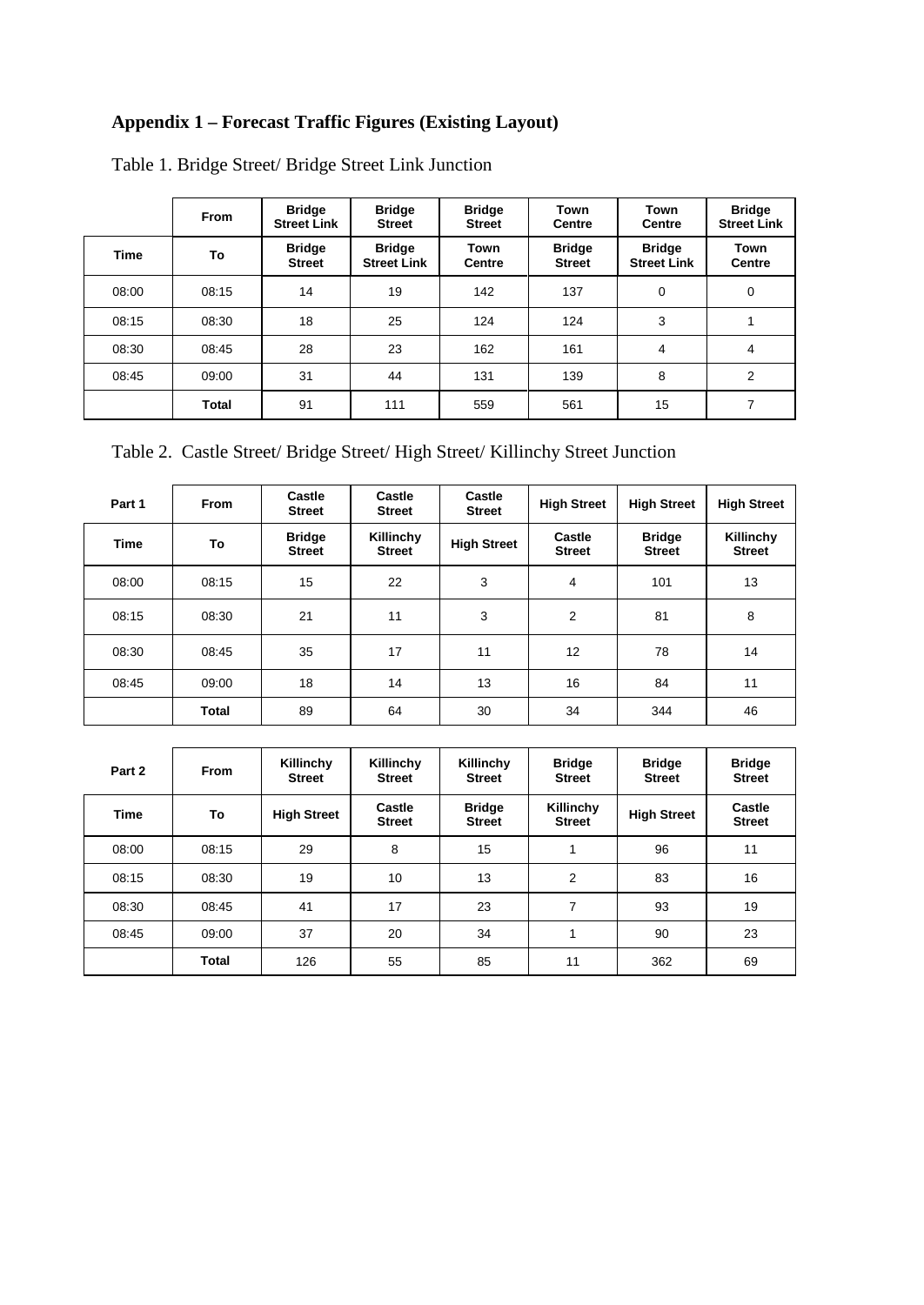|             | <b>From</b>  | <b>Bridge</b><br><b>Street Link</b> | Castle<br><b>Street</b>             | Castle<br><b>Street</b> | <b>Mill Street</b>      | <b>Mill Street</b>                  | <b>Bridge</b><br><b>Street Link</b> |
|-------------|--------------|-------------------------------------|-------------------------------------|-------------------------|-------------------------|-------------------------------------|-------------------------------------|
| <b>Time</b> | To           | Castle<br><b>Street</b>             | <b>Bridge</b><br><b>Street Link</b> | <b>Mill Street</b>      | Castle<br><b>Street</b> | <b>Bridge</b><br><b>Street Link</b> | <b>Mill Street</b>                  |
| 08:00       | 08:15        |                                     | 1                                   | 36                      | 47                      | 15                                  | 12                                  |
| 08:15       | 08:30        | 4                                   | 7                                   | 29                      | 46                      | 30                                  | 17                                  |
| 08:30       | 08:45        |                                     | 10                                  | 38                      | 64                      | 50                                  | 28                                  |
| 08:45       | 09:00        | 3                                   | 8                                   | 30                      | 45                      | 27                                  | 27                                  |
|             | <b>Total</b> | 9                                   | 26                                  | 133                     | 202                     | 122                                 | 84                                  |

Table 3. Mill Street/ Castle Street/ Bridge Street Link Junction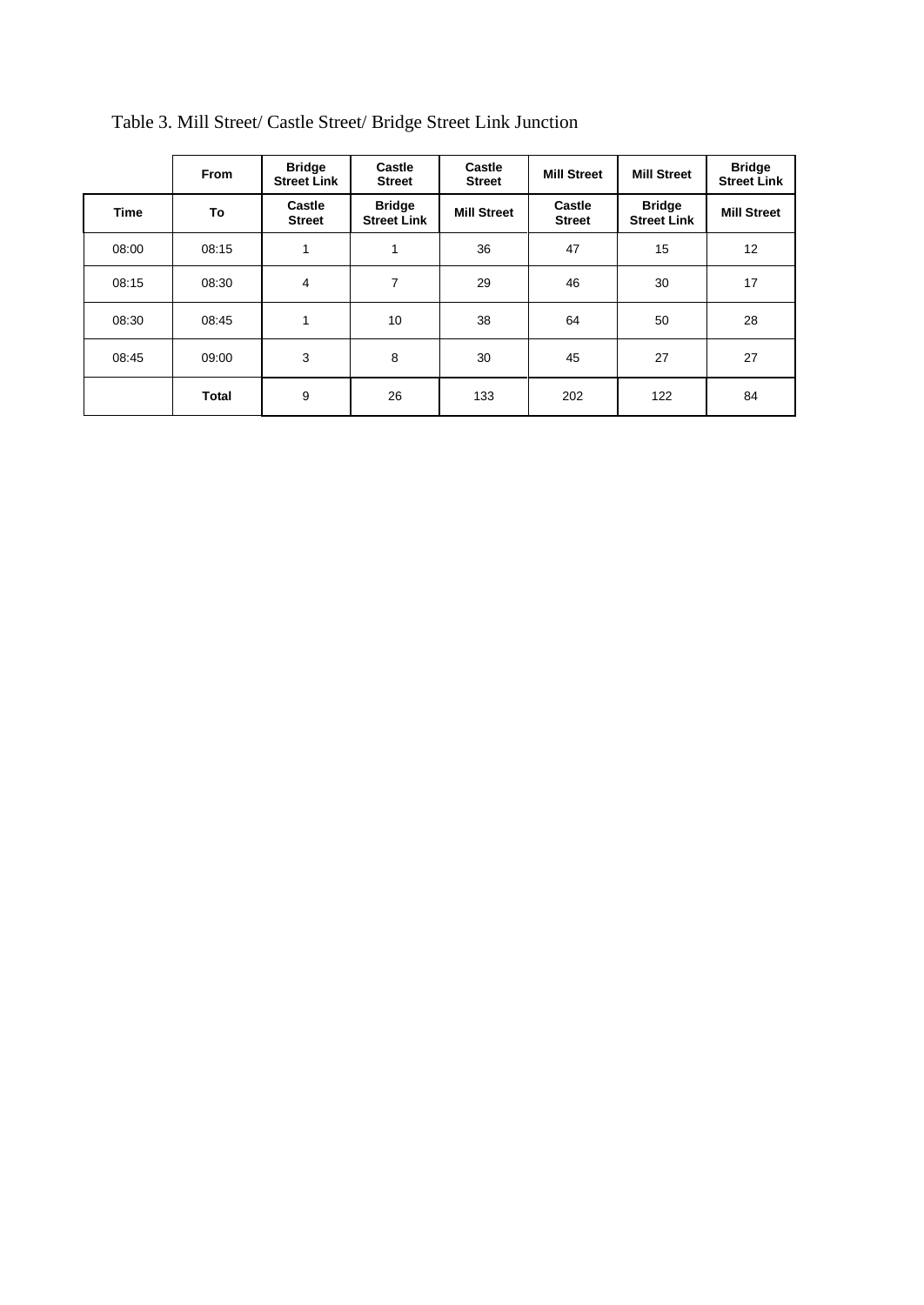# **Appendix 2 - Forecast Traffic Figures (One Way to The Square, Proposal 4.1)**

|             | <b>From</b> | <b>Bridge</b><br><b>Street Link</b> | <b>Bridge</b><br><b>Street</b> | Town<br><b>Centre</b>          | Town<br><b>Centre</b>               | <b>Bridge</b><br><b>Street Link</b> |
|-------------|-------------|-------------------------------------|--------------------------------|--------------------------------|-------------------------------------|-------------------------------------|
| <b>Time</b> | To          | <b>Bridge</b><br><b>Street</b>      | Town<br><b>Centre</b>          | <b>Bridge</b><br><b>Street</b> | <b>Bridge</b><br><b>Street Link</b> | <b>Town</b><br><b>Centre</b>        |
| 08:00       | 08:15       | 14                                  | 161                            | 137                            | 23                                  | $\Omega$                            |
| 08:15       | 08:30       | 18                                  | 149                            | 124                            | 31                                  | 4                                   |
| 08:30       | 08:45       | 28                                  | 185                            | 161                            | 52                                  | 4                                   |
| 08:45       | 09:00       | 31                                  | 175                            | 139                            | 67                                  | 2                                   |
|             | Total       | 91                                  | 670                            | 561                            | 173                                 | 7                                   |

Table 1. Bridge Street/ Bridge Street Link Junction

Table 2. Castle Street/ Bridge Street/ High Street/ Killinchy Street Junction

| Part 1 | <b>From</b> | <b>Castle Street</b> | <b>Castle Street</b>       | <b>Castle Street</b> | <b>High Street</b>   |
|--------|-------------|----------------------|----------------------------|----------------------|----------------------|
| Time   | To          | <b>Bridge Street</b> | Killinchy<br><b>Street</b> | <b>High Street</b>   | <b>Bridge Street</b> |
| 08:00  | 08:15       | 15                   | 22                         | 3                    | 105                  |
| 08:15  | 08:30       | 21                   | 11                         | 3                    | 83                   |
| 08:30  | 08:45       | 35                   | 17                         | 11                   | 90                   |
| 08:45  | 09:00       | 18                   | 14                         | 13                   | 100                  |
|        | Total       | 89                   | 64                         | 30                   | 378                  |

| Part 2 | <b>FROM</b> | <b>High Street</b>         | Killinchy<br><b>Street</b> | Killinchy<br><b>Street</b> |                            | <b>Bridge Street Bridge Street</b> |
|--------|-------------|----------------------------|----------------------------|----------------------------|----------------------------|------------------------------------|
| TIME   | TO          | Killinchy<br><b>Street</b> | <b>High Street</b>         | <b>Bridge Street</b>       | Killinchy<br><b>Street</b> | <b>High Street</b>                 |
| 08:00  | 08:15       | 13                         | 29                         | 23                         | 1                          | 96                                 |
| 08:15  | 08:30       | 8                          | 19                         | 23                         | $\overline{2}$             | 83                                 |
| 08:30  | 08:45       | 14                         | 41                         | 40                         | 7                          | 93                                 |
| 08:45  | 09:00       | 11                         | 37                         | 54                         | 1                          | 90                                 |
|        | Total       | 46                         | 126                        | 140                        | 11                         | 362                                |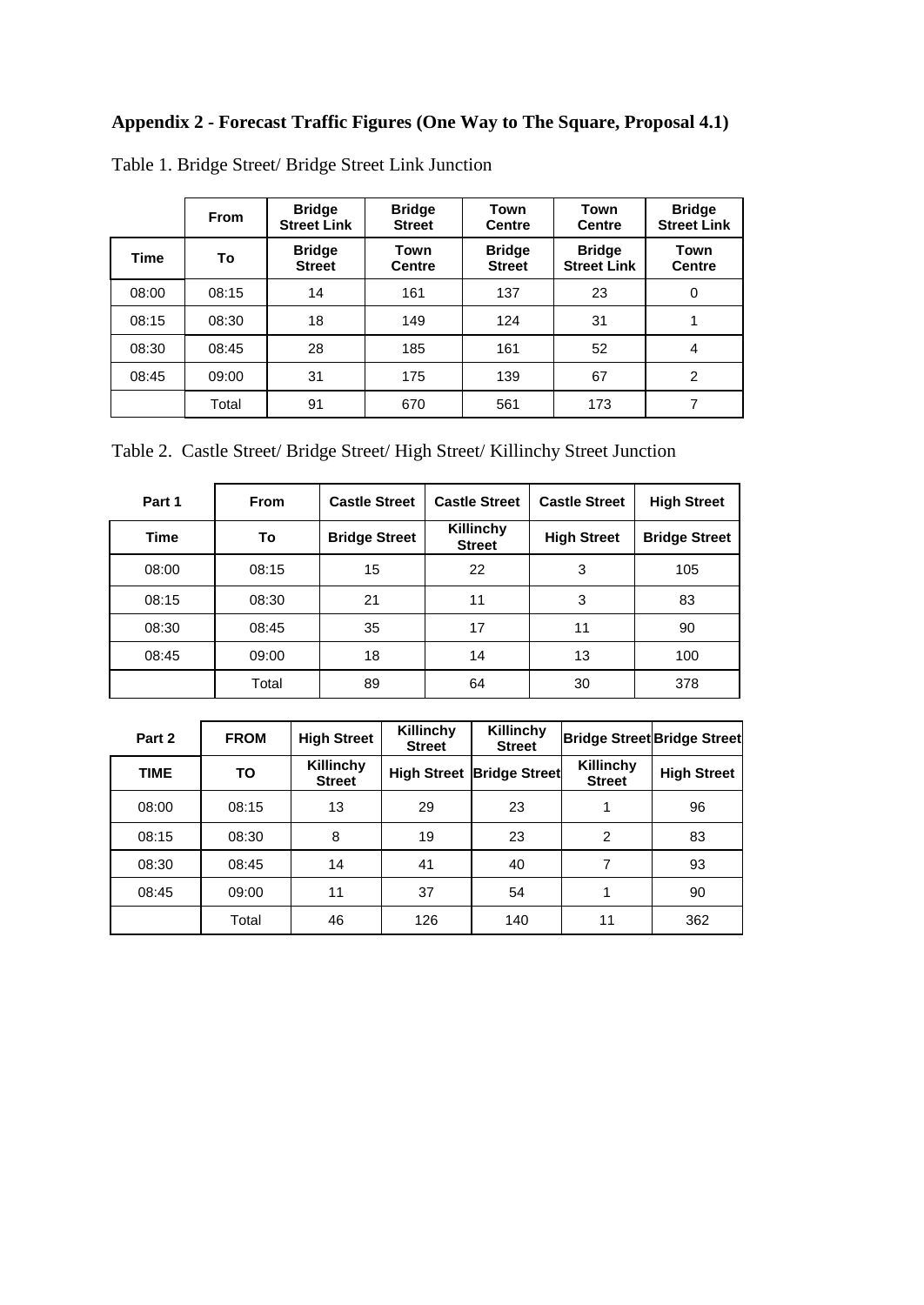|       | from  | <b>Bridge Street</b><br>Link | <b>Mill Street</b>   | <b>Mill Street</b>           | <b>Bridge Street</b><br>Link |
|-------|-------|------------------------------|----------------------|------------------------------|------------------------------|
| Time  | to    | <b>Castle Street</b>         | <b>Castle Street</b> | <b>Bridge Street</b><br>Link | <b>Mill Street</b>           |
| 08:00 | 08:15 | 1                            | 47                   | 15                           | 35                           |
| 08:15 | 08:30 | 4                            | 46                   | 30                           | 45                           |
| 08:30 | 08:45 |                              | 64                   | 50                           | 76                           |
| 08:45 | 09:00 | 3                            | 45                   | 27                           | 86                           |
|       | Total | 9                            | 202                  | 122                          | 242                          |

Table 3. Mill Street/ Castle Street/ Bridge Street Link Junction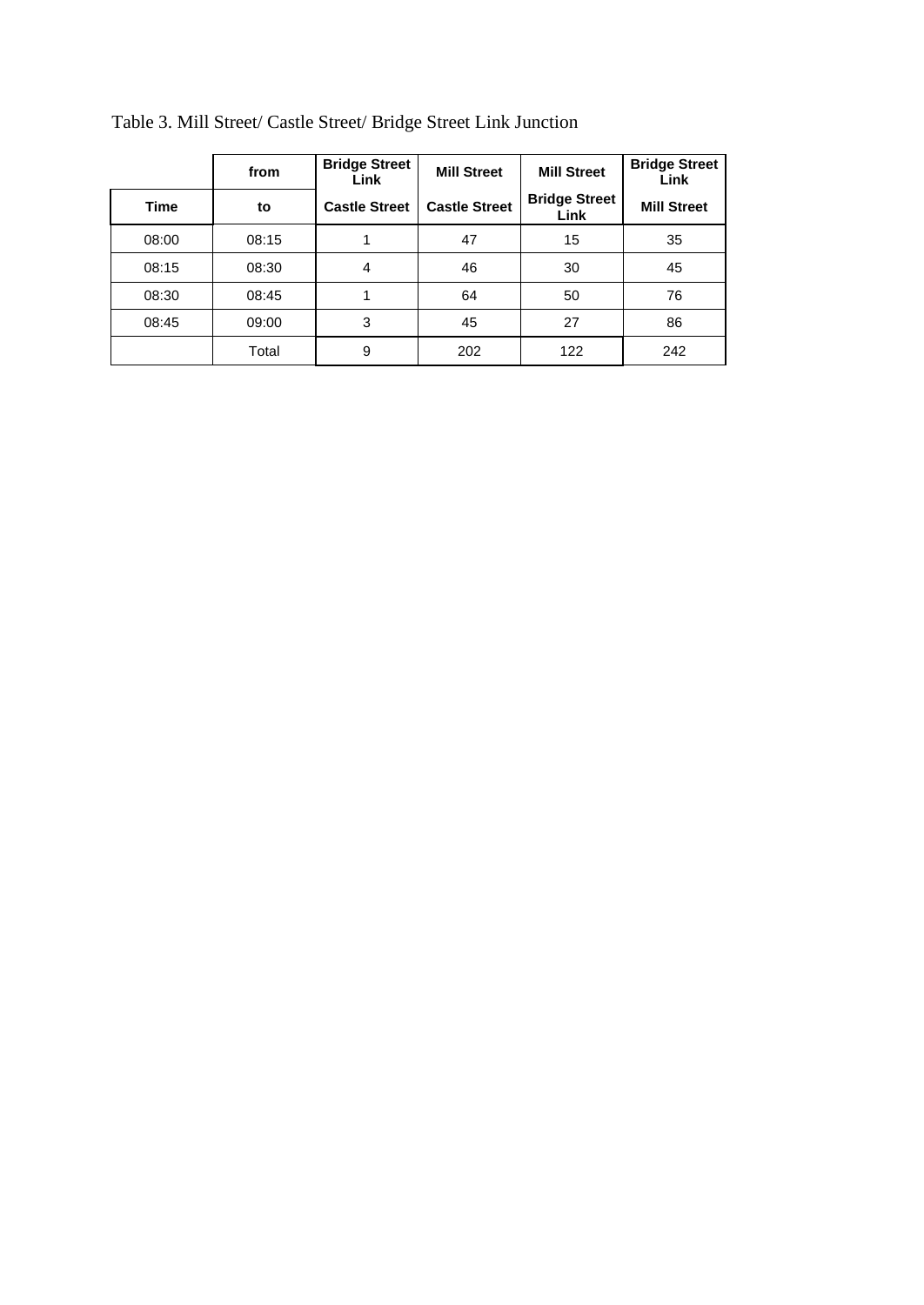# **Appendix 3 - Forecast Traffic Figures (One Way from The Square, Proposal 4.2)**

|       | <b>From</b> | <b>Bridge Street</b><br>Link | <b>Bridge Street</b> | <b>Town Centre</b>             | <b>Town</b><br><b>Centre</b>        | <b>Bridge</b><br><b>Street Link</b> |
|-------|-------------|------------------------------|----------------------|--------------------------------|-------------------------------------|-------------------------------------|
| Time  | To          | <b>Bridge Street</b>         | <b>Town Centre</b>   | <b>Bridge</b><br><b>Street</b> | <b>Bridge</b><br><b>Street Link</b> | Town<br><b>Centre</b>               |
| 08:00 | 08:15       | 29                           | 161                  | 137                            | 5                                   | 26                                  |
| 08:15 | 08:30       | 39                           | 149                  | 124                            | 12                                  | 19                                  |
| 08:30 | 08:45       | 63                           | 185                  | 161                            | 26                                  | 33                                  |
| 08:45 | 09:00       | 49                           | 175                  | 139                            | 32                                  | 32                                  |
|       | Total       | 180                          | 670                  | 561                            | 75                                  | 110                                 |

Table 1. Bridge Street/ Bridge Street Link Junction

Table 2. Castle Street/ Bridge Street/ High Street/ Killinchy Street Junction

| Part 1 | <b>From</b> | <b>High Street</b>   | <b>High Street</b>   | <b>High Street</b>         | Killinchy<br><b>Street</b> |
|--------|-------------|----------------------|----------------------|----------------------------|----------------------------|
| Time   | To          | <b>Castle Street</b> | <b>Bridge Street</b> | Killinchy<br><b>Street</b> | <b>High Street</b>         |
| 08:00  | 08:15       | 4                    | 102                  | 13                         | 29                         |
| 08:15  | 08:30       | 2                    | 88                   | 8                          | 19                         |
| 08:30  | 08:45       | 12                   | 88                   | 14                         | 41                         |
| 08:45  | 09:00       | 16                   | 92                   | 11                         | 37                         |
|        | Total       | 34                   | 370                  | 46                         | 126                        |

| Part 2      | <b>From</b> | Killinchy<br><b>Street</b> | Killinchy<br><b>Street</b>     | <b>Bridge</b><br><b>Street</b> | <b>Bridge</b><br><b>Street</b> | <b>Bridge</b><br><b>Street</b> |
|-------------|-------------|----------------------------|--------------------------------|--------------------------------|--------------------------------|--------------------------------|
| <b>Time</b> | To          | Castle<br><b>Street</b>    | <b>Bridge</b><br><b>Street</b> | Killinchy<br><b>Street</b>     | <b>High Street</b>             | Castle<br><b>Street</b>        |
| 08:00       | 08:15       | 8                          | 15                             | 23                             | 96                             | 30                             |
| 08:15       | 08:30       | 10                         | 13                             | 13                             | 83                             | 41                             |
| 08:30       | 08:45       | 17                         | 23                             | 24                             | 93                             | 42                             |
| 08:45       | 09:00       | 20                         | 34                             | 15                             | 90                             | 67                             |
|             | Total       | 55                         | 85                             | 75                             | 362                            | 180                            |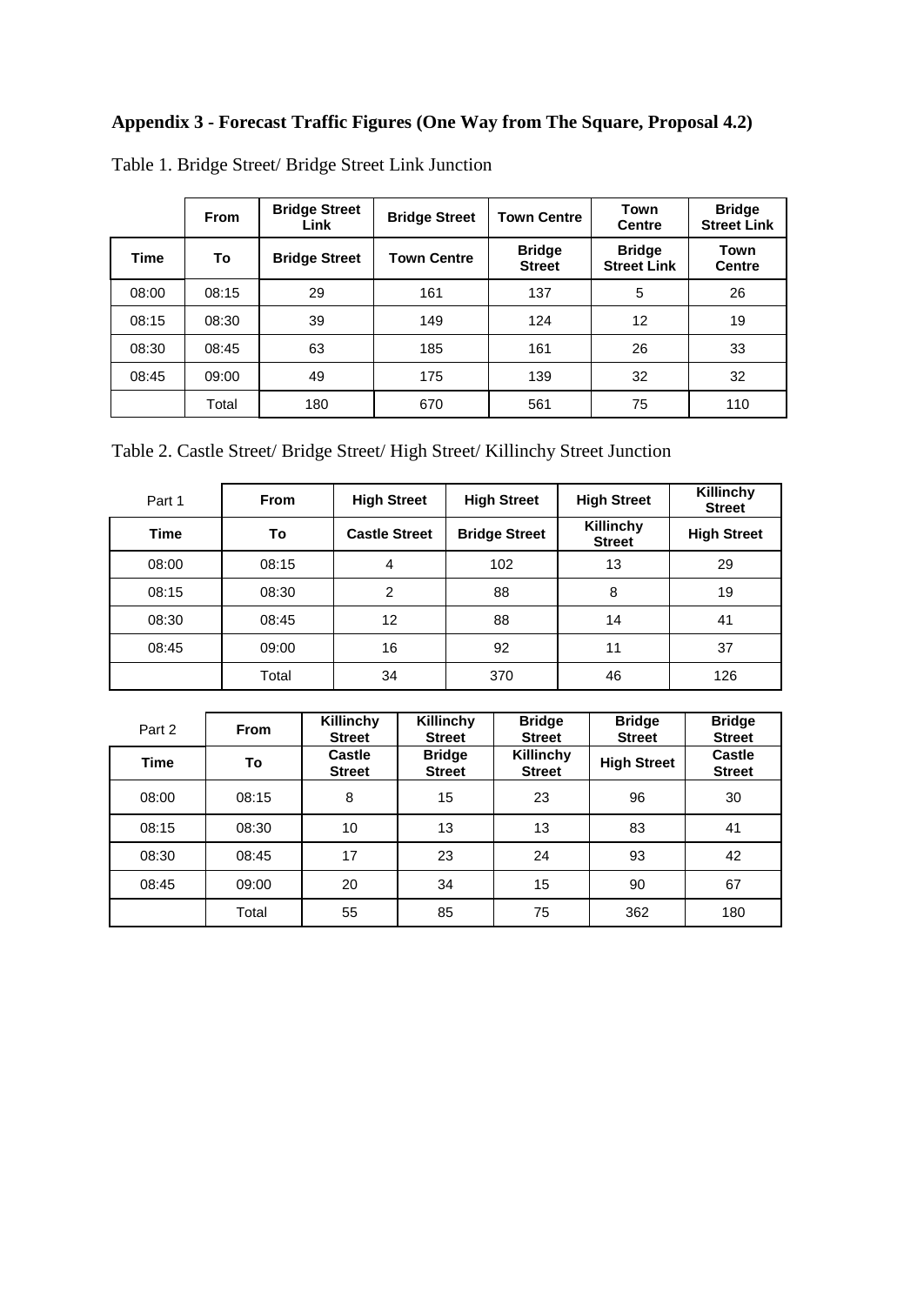|       | <b>From</b> | Mill St               | <b>Castle Street</b>  | <b>Castle Street</b> |
|-------|-------------|-----------------------|-----------------------|----------------------|
| Time  | To          | <b>Bridge St Link</b> | <b>Bridge St Link</b> | <b>Mill Street</b>   |
| 08:00 | 08:15       | 62                    | 20                    | 54                   |
| 08:15 | 08:30       | 76                    | 32                    | 70                   |
| 08:30 | 08:45       | 114                   | 33                    | 99                   |
| 08:45 | 09:00       | 72                    | 52                    | 130                  |
|       | Total       | 324                   | 137                   | 353                  |

Table 3. Mill Street/ Castle Street/ Bridge Street Link Junction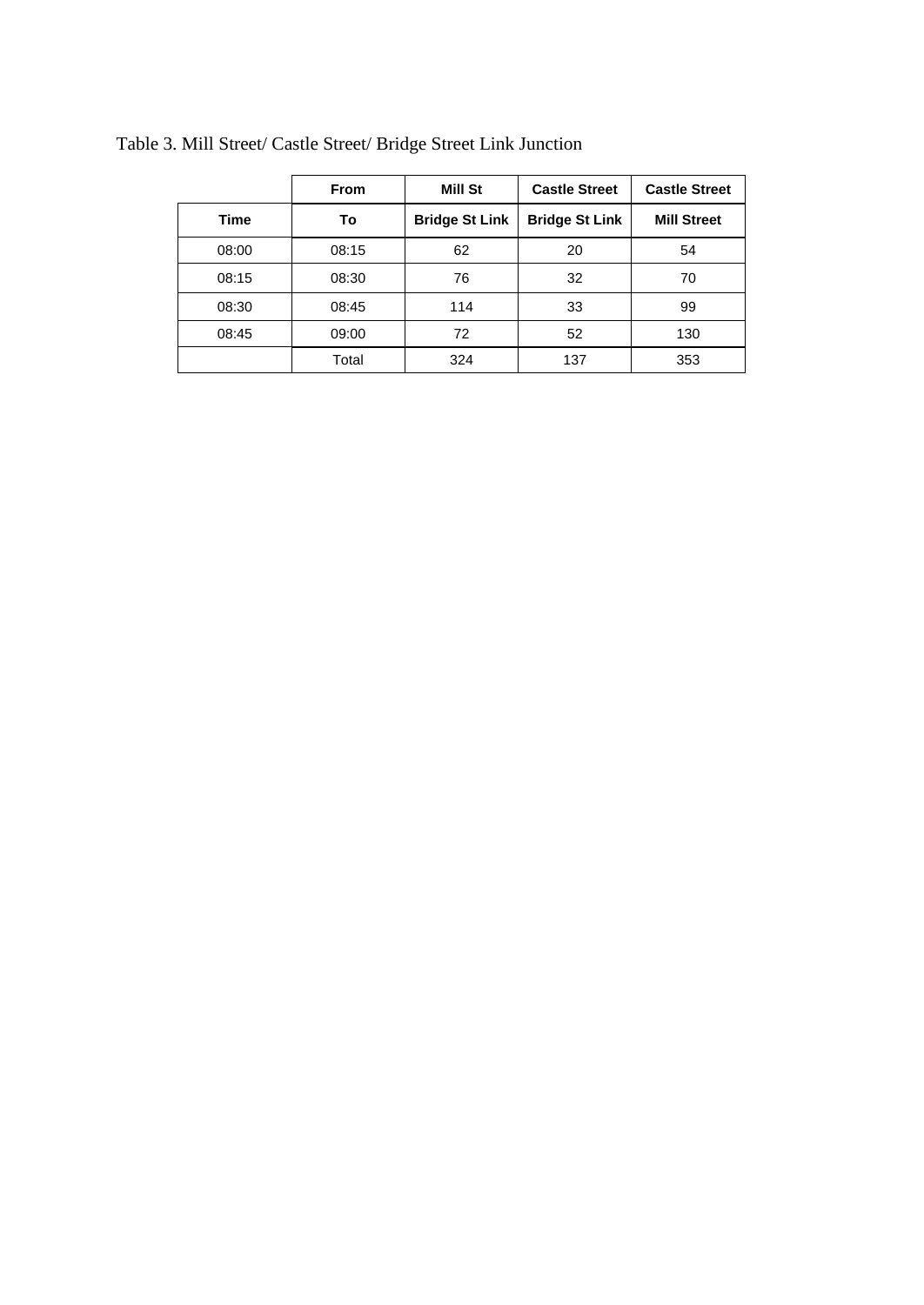# **SUMMARY**

## **1. Introduction**

DaTA Section was commissioned by Southern Division to produce a feasibility report into a one-way traffic system on Castle Street, Comber with a possible extension on Mill Street.

Castle Street is a particularly narrow stretch of road and is frequently used by heavy vehicles. The street is frequently congested as delivery vehicles have to park in the street, blocking traffic and creating a hazard to pedestrians. The restricted road width has been linked to two road traffic accidents involving pedestrians. As a result of the accidents it is intended to raise the level of the kerb in Mill Street to prevent vehicles mounting the footway.

A previous study of a one way system in Comber considered a number of proposals including closing Castle Street to traffic. This proposal was not considered to be feasible and has not been included as part of this study

#### **2. One-way System Proposals – Castle Street**

Two possible one-way systems were considered:

- Option 4.1 Castle Street one-way from Mill Street towards The Square
- Option 4.2 Castle Street one-way from The Square towards Mill Street

The impact of each of these proposals on the affected links and junctions was assessed. While both Options 4.1 and 4.2 would resolve the problems on Castle St, Option 4.2 was found to be preferable in terms of the operation of the junctions. The key benefits are

- Removal of an entry arm from the High St / Castle St / Bridge St / Killinchy St junction will increase capacity
- No conflict at the Castle St / Bridge St Link junction

Some work on Bridge St Link will be required to improve the alignment and reduce the number of accesses into the car parks.

The junction of Bridge Street/ Bright Street Link will be signalised to allow the increased volume of traffic joining Bridge Street from Bridge Street Link to exit safely. These signals will include a pedestrian phase and so would replace the existing pelican crossing. Right turns from Bridge Street into Bridge Street Link will be banned, so traffic wanting to access the car parks will need to travel via Castle Street. This will not significantly increase the journey time.